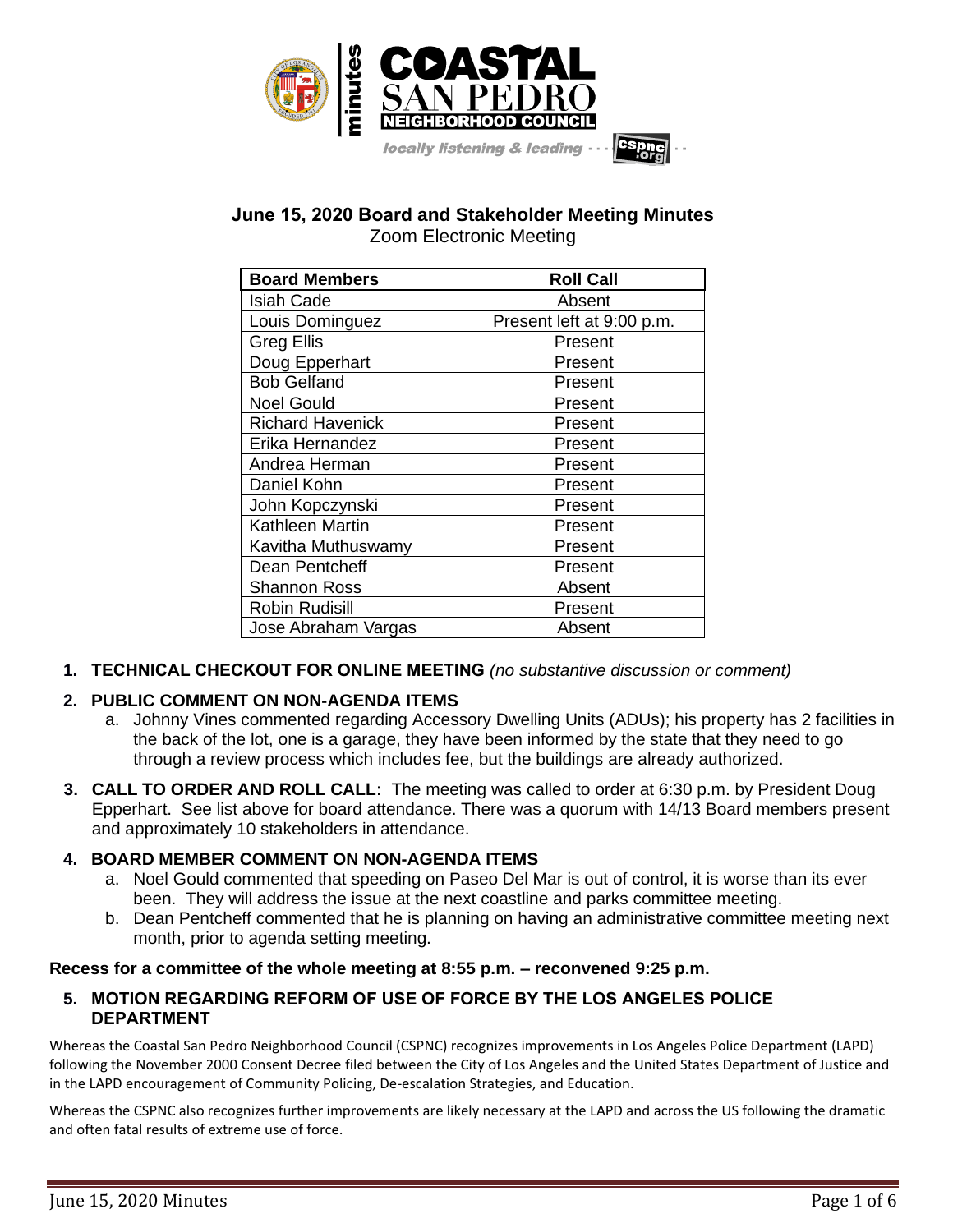Therefore, be it resolved the Coastal San Pedro Neighborhood Council recommends the City of Los Angeles and the Los Angeles Police Department immediately adopt and implement the recommendations of the Los Angeles County Board of Supervisors, "Responsible Policing and Use of Force Reform", including the following reforms:

- 1. Requiring officers to intervene to stop another officer from using excessive force
- 2. Restricting, or prohibiting, the use of chokeholds, strangleholds, and carotid restraints
- 3. Requiring officers to de-escalate situations before using force
- 4. Using a Force Continuum or Matrix that defines and limits the types of force that can be used to respond to specific types of resistance
- 5. Requiring officers to give a verbal warning before using deadly force
- 6. Prohibiting officers from shooting at people in moving vehicles unless the person poses a deadly threat by means other than the vehicle
- 7. Requiring officers to exhaust all other reasonable alternatives before resorting to using deadly force

8. Requiring comprehensive reporting that includes both uses of force and threats of force.

**Motion** by **Bob Gelfand** to table the motion, no second, and passed with 8 yes (Ellis, Epperhart, Gelfand, Gould, Hernandez, Kohn, Kopczynski, and Muthuswamy), 6 noes (Dominguez, Havenick, Herman, Martin, Pentcheff, and Rudisill), and 0 abstention.

**Motion** to take from the table, passed without objection.

**Motion** by **Noel Gould** to send to the administrative committee, second by **Louis Dominguez**, and failed with 5 yes (Dominguez, Epperhart, Hernandez, Kopczynski, and Muthuswamy), 9 noes (Ellis, Gelfand, Gould, Havenick, Herman, Kohn, Martin, Pentcheff, and Rudisill), and 0 abstention.

**Motion** by **Bob Gelfand** to send to the administrative committee, second by **Noel Gould**, and passed with 12 yes (Ellis, Epperhart, Gelfand, Gould, Havenick, Herman, Hernandez, Kohn, Kopczynski, Martin, Muthuswamy, and Rudisill), 0 no, 1 abstention (Pentcheff), and 1 left meeting (Dominguez).

### **6. MOTION IN CONSIDERATION OF COUNCIL FILE 20-0692 ON PROPOSED BUDGET CUTS TO THE LOS ANGELES POLICE DEPARTMENT**

#### *[Amendment by Richard Havenick: strikethrough removed, boldface added]*

The Coastal San Pedro Neighborhood Council (CSPNC) recognizes the simultaneous urgencies of impacts to the City of Los Angeles budget resulting from COVID-19 and to the well-being of residents as related to institutional racism reflected throughout our social network **and public services**, including policing.

The CSPNC supports the intent of the Council File 20-0692 and the associated Motion presented by Council President Nuri Martinez on June 3, 2020 with revision to require two distinct efforts be implemented with more comprehensive review to address the simultaneous urgencies.

Therefore, be it resolved, the Coastal San Pedro Neighborhood Council requests revision to the Council File 20-0692 to require the following two actions prior to proceeding with the currently defined budget cuts and reinvestment:

1. Convene the relevant City departments **including those associated with health and social services such as housing, public safety, mental health, and substance abuse treatment** to calculate future projected revenue shortfalls, **and fund these departments to ensure support for their operations,** identify critical and urgent departmental needs to ensure minimum required funding is planned, and develop recommended spending reductions to be suggested where departments 'near-term funding can be deferred, delayed, or otherwise reduced.

#### *[Amendment by Bob Gelfand: boldface added]*

2. Convene the relevant City departments to identify **and remedy** potential areas of institutional racism inherent in City policies and operations across the complete spectrum of City services and develop a comprehensive implementation plan to ensure equality for all residents.

**Motion** to amend the motion **as noted above**, and passed with 14 yes (Dominguez, Ellis, Epperhart, Gelfand, Gould, Havenick, Herman, Hernandez, Kohn, Kopczynski, Martin, Muthuswamy, Pentcheff, and Rudisill), 0 no, and 0 abstention.

**Motion** by **John Kopczynki** to amend to add *'….City departments to identify AND REMEDY potential areas…'* to number 2 **as noted above**, second by **Noel Gould**, and passed with 13 yes (Ellis, Epperhart, Gelfand, Gould, Havenick, Herman, Hernandez, Kohn, Kopczynski, Martin, Muthuswamy, Pentcheff, and Rudisill), 1 no (Dominguez), and 0 abstention.

**Motion** by **Andrea Herman** to approve the motion as amended **as noted above**, second by **Noel Gould**, and passed without objection.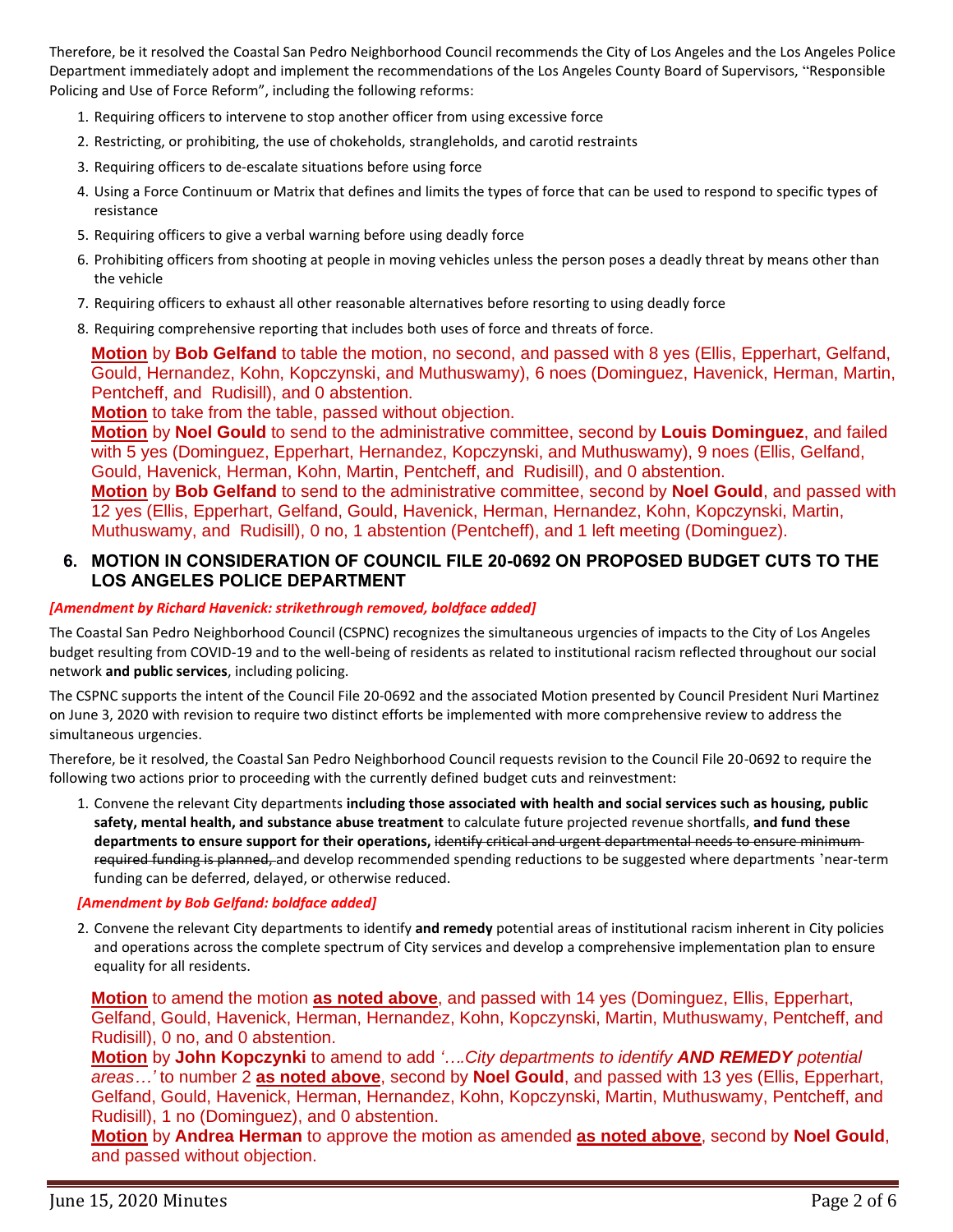# **7. MOTION ADOPTING PROGRESSIVE NEIGHBORHOOD ALLIANCE LETTER**

The Honorable Members of the Budget and Finance Committee c/o Office of the City Clerk Los Angeles City Hall 200 N. Spring Street, Rm 395 Los Angeles, CA 90012 clerk.budgetandfinancecommittee@lacity.org

Re: The Mayor's Proposed Budget

Dear Councilmembers Krekorian, Price, Koretz, Blumenfield, and Bonin,

The Coastal San Pedro Neighborhood Council writes to express our deep concern regarding the Mayor's Proposed Budget for the Fiscal Year 2020-21 **COUNCIL FILE 20-0600** and urges you to revise the budget so that it reflects the values of our community. **At this critical time of converging health, economic, and racial justice crises, our city budget should be increasing funding for the vital social services on which so many Angelenos depend, not cutting those services to offset raises for police officers.**

We understand that the COVID-19 pandemic has resulted in significant revenue shortfalls for the City and that cuts in spending must be made. We question the priorities and values that are reflected in the Mayor's Proposed Budget, however, with regard to the cuts he has proposed—and those he has not.

Specifically, we are troubled that in a budget that cuts \$230 million in services, weakening vital programs that many Angelenos rely on and imposing furloughs on nearly 16,000 city workers, LAPD officer pay is simultaneously being increased by \$144 million. In relative terms compared to last year's spending—despite the great need created by the COVID-19 outbreak—the Mayor's Proposed Budget cuts City investments in housing programs by 9.4%, job programs by 8.9%, and homelessness programs by 6%—all while boosting its expenditure on police by 7.1%. This brings LAPD's share of the City's total unrestricted revenues to a whopping 54%.

Even before COVID-19, roughly one in three renters in Los Angeles spent more than half their income on housing, and there were over 36,000 unhoused people in our City. The pandemic will only make matters worse. Over half of Angelenos are now unemployed following the massive job losses stemming from COVID-19. And economists predict that many of the recent layoffs will be permanent. Without bold action from the City, more Angelenos will become severely rent-burdened or fall into homelessness.

We applaud the City's efforts to respond to the COVID-19 emergency: delivering meals to seniors, opening childcare centers for healthcare workers, purchasing personal protective equipment (PPE) for first responders, implementing a small business loan program, committing to providing rental assistance, and setting up testing sites, additional shelters, and more. These are the kinds of interventions Angelenos need at this critical and unprecedented time.

Sadly, the Mayor's Proposed Budget puts some of these very initiatives on the chopping block. The Department of Aging has reported that furloughs and office closures will directly affect seniors trying to enroll in meal services, many of whom do not have internet access and rely on staff to help them enroll in city programs via telephone. (CAO's May 19, 2020 Report on the Impact on City Services of the Furlough Program Included in the 2020-21 Proposed Budget, 7.) The Department of Economic Development anticipates that its cuts will cause delays in economic relief and related assistance to the thousands of workers and businesses impacted by the COVID-19 emergency. (*Id.* at 15.) The Department of Housing and Community Investment predicts that furloughs will reduce its ability to provide services to tenants, prevent poverty and homelessness, and create affordable housing. (*Id.* at 20.)

In her opening remarks during the May 21, 2020 Council Meeting, Council President Nury Martinez said, "As we start the new fiscal year, it is important to keep in mind the people who need us the most right now—working families, those living in poverty, communities of color that have long been forgotten, seniors and children." This budget balances itself on the backs of those very people—the most vulnerable among us—largely to offset a raise for LAPD officers. If officers simply received the same pay they did last year, the City could prevent two-thirds of these devastating cuts to critical services.

Some now will undoubtedly point to the recent civil unrest in our city as justification for the budget's prioritization of law enforcement over social services. While we agree that public safety should no doubt be one of the City's highest priorities, this is a moment when we must begin to understand as a society that policing is far from our most effective tool to ensure public safety—and, in fact, for Angelenos of color—and especially black Angelenos—it can pose a mortal threat to their very lives. **This is a moment for us to recognize that investments in housing and job security, mental health care, and after-school programs are our best investments in public safety. By cutting these services, this budget will not make Angelenos safer.**

As Councilmember Ryu observed in his recent comments on the budget, "If we make cuts to departments and services that serve low-income and working families, we will be paying for those cuts for decades to come." The Mayor's Proposed Budget puts political expediency over the urgent needs of the Angelenos who are suffering most acutely in this time of crisis, and it will cost our city dearly if enacted without significant revision.

**We urge you, as our representatives, to rework the 2020-21 budget so that it meets the needs of this moment. Shift resources away from policing and direct them to vital social services. Invest in true public safety.** Budgets are moral documents that reflect our values. What kind of city cuts services and increases spending on law enforcement when its people are struggling to eat?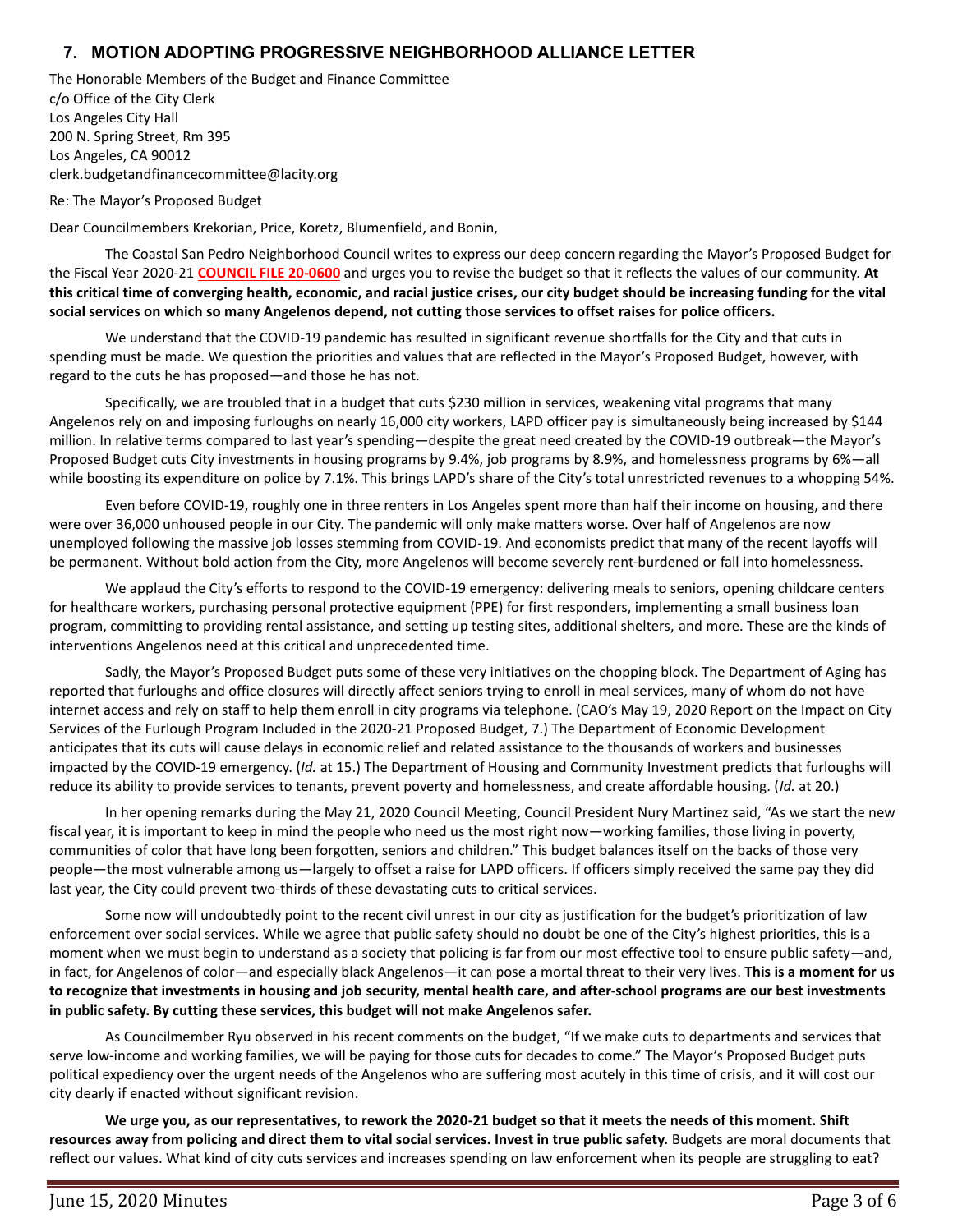What kind of city doubles down on policing at a moment when its deepest injustices are being exposed? What does that say about us? We need not take this path.

The coronavirus outbreak and the murder of George Floyd, together, have laid bare many hard truths—about the fragility of our healthcare system, the vulnerability of the many Angelenos living paycheck to paycheck, the real threat that police pose to Angelenos of color on a daily basis. By taking an honest look at where we are, however, we are presented with an opportunity to improve upon the past instead of repeating its mistakes. It is in that spirit that our Neighborhood Council asks you for a compassionate budget—and through it, for a more just, equitable, and humane Los Angeles.

Sincerely,

Doug Epperhart, President of the Coastal San Pedro Neighborhood Council

CC: Joe Buscaino

Councilmember, 15th District Los Angeles City Hall 200 N. Spring Street, Rm 410 Los Angeles, CA 90012

Hon. Nury Martinez City Council President Councilmember, 6th District Los Angeles City Hall 200 N Spring Steet, Ste 470 Los Angeles, CA 90012

Mayor Eric Garcetti Los Angeles City Hall 200 N. Spring Street Los Angeles, CA 90012

Resolved, the Coastal San Pedro Neighborhood Council adopts and endorses the letter drafted by the Progressive Neighborhood Alliance directed to the City Budget and Finance Committee.

**Motion** by **Noel Gould** to amend the motion **as noted above**, no second, and passed without objection. **Motion** by **Robin Rudisill** to approve the motion as amended **as noted above**, second by **Andrea Herman**, and passed with 14 yes (Dominguez, Ellis, Epperhart, Gelfand, Gould, Havenick, Herman, Hernandez, Kohn, Kopczynski, Martin, Muthuswamy, Pentcheff, and Rudisill), 0 no, and 0 abstention.

### **8. MOTION REGARDING MEETINGS BY DEPARTMENT OF NEIGHBORHOOD EMPOWERMENT STAFF WITH NEIGHBORHOOD COUNCIL PRESIDENTS AND OFFICERS**

Whereas the Department of Neighborhood Empowerment (DONE) has held online meetings that were limited to neighborhood council presidents in addition to DONE officers and staff, and as a result the substance of these meetings remains closed to other stakeholders, and the practice of holding these meetings in secret goes contrary to well respected principles and traditions of the Los Angeles neighborhood council system,

Therefore the Coastal San Pedro Neighborhood Council objects to such limits for all such meetings, and calls on the City of Los Angeles to make all such meetings available for observation by all stakeholders.

Motion by **Bob Gelfand** to approve the motion above regarding meetings by Department of Neighborhood Empowerment staff with Neighborhood Council presidents and officers, second by **Louis Domiguez**, and passed with 14 yes (Dominguez, Ellis, Epperhart, Gelfand, Gould, Havenick, Herman, Hernandez, Kohn, Kopczynski, Martin, Muthuswamy, Pentcheff, and Rudisill), 0 no, and 0 abstention.

**9. TRESURER'S REPORT** – Louis Dominguez, Treasurer – Gave a brief overview of current funding levels

#### *Budget and Finance (Consent Calendar)*

- **10. APPROVAL OF MONTHLY EXPENDITURE REPORT FOR MAY 2020.**
- **11. APPROVAL OF MONTHLY EXPENSES, INCLUDING APPROVAL OF TREASURER'S PAYMENT OF ALL RECURRING NEIGHBORHOOD COUNCIL EXPENSES INCLUDING (BUT NOT LIMITED TO) LLOYD STAFFING, THE MAILROOM, ANGELS GATE CULTURAL CENTER MEETING EXPENSES, VENDOR(S) FOR MEETING REFRESHMENTS, AND OFFICE SUPPLIES**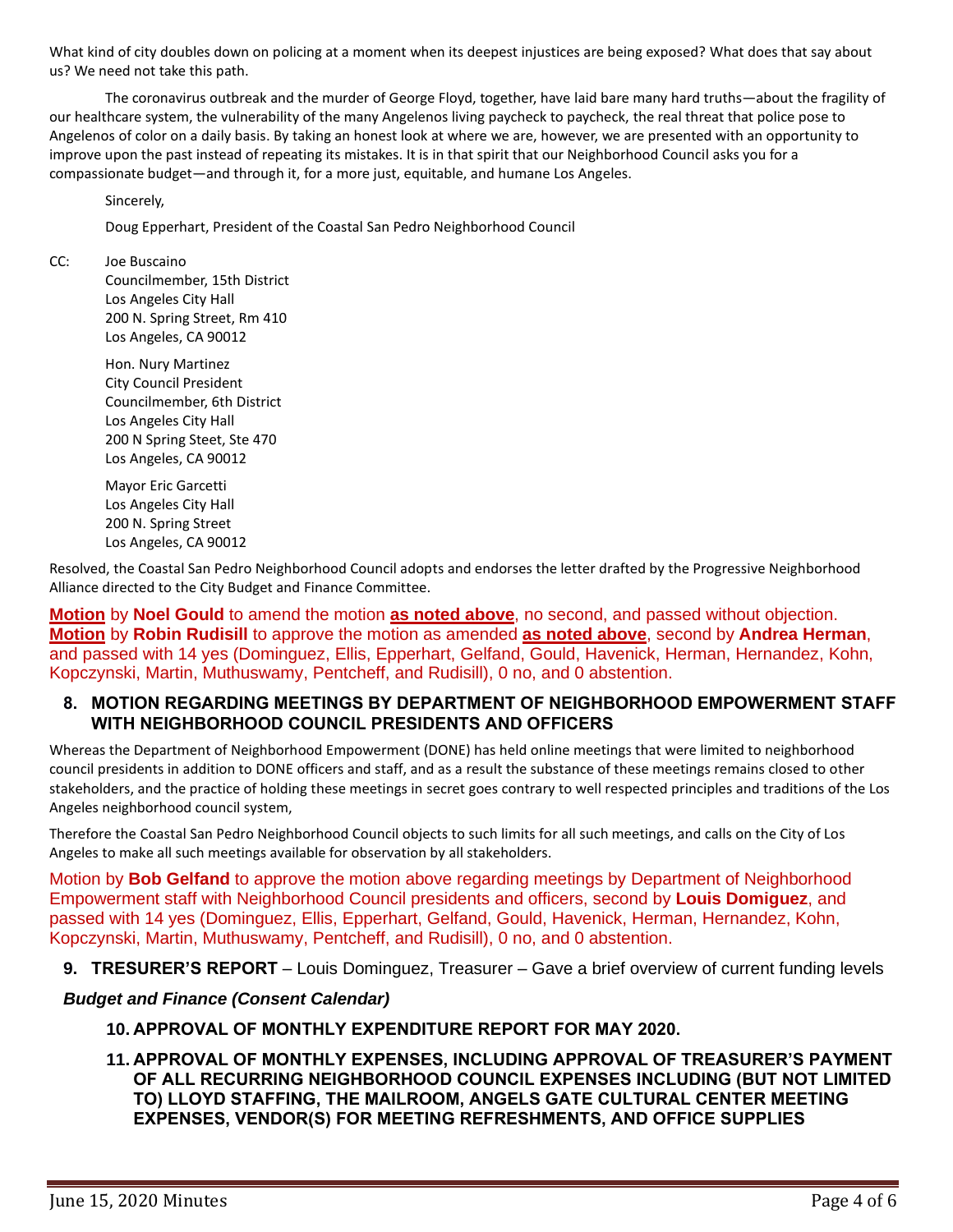Motion by **Louis Domiguez** to approve items 10. and 11. of the consent calendar, second by **Bob Gelfand**, and passed with 14 yes (Dominguez, Ellis, Epperhart, Gelfand, Gould, Havenick, Herman, Hernandez, Kohn, Kopczynski, Martin, Muthuswamy, Pentcheff, and Rudisill), 0 no, and 0 abstention.

# **12. MOTION TO AUTHORIZE EXPENDITURES FOR A NEWSLETTER**

## *[Amendment by Kavitha Muthuswamy: boldface added.*

## *Amendment by Bob Gelfand: underlined added, strikethrough removed]*

The Coastal San Pedro Neighborhood Council authorizes the following expenditures associated with publication of the June 2020 newsletter: Reed Printing, an amount not to exceed \$1,300 for printing, and Perry Mailing, an amount not to exceed \$2,700 for mailing preparation and postage.

*Further resolved,* the following shall be the policy of **the Coastal San Pedro Neighborhood Council** and the language shall be used **shall use the following language in its upcoming newsletter:**

# **BLACK LIVES MATTER**

The murders of Breonna Taylor and George Floyd have forced us to confront white supremacy. We cannot ignore the racism in our nation nor can we turn aside when those whose job it is to enforce the law break the law. We cannot pretend that racism does not live in San Pedro and in other parts of our city, state, and nation. We must not look the other way.

*Further resolved,* **the Coastal San Pedro Neighborhood Council shall use the following language on its website, Facebook, Instagram, and other social media postings:**

#### **BLACK LIVES MATTER**

The murders of Breonna Taylor, George Floyd, and countless others have forced us to confront white supremacy. We cannot ignore the racism in our nation, nor can we turn aside when those whose job it is to protect and serve murder our own with impunity. We cannot pretend that racism does not live in San Pedro and in other parts of our city, state, and nation.

We believe in the power of neighborhood action. The neighborhood is where racism enters the places we live, work, learn, and play. The neighborhood is also where part of the solution begins. It is our individual and collective duty, and our privilege, to own the solution. The Coastal San Pedro Neighborhood Council is committed to addressing racism in our neighborhood, and also standing with our Black and brown neighbors through specific actions to end police brutality and to make meaningful investments for safer and healthier communities. We are committed to being actively anti-racist and accountable to each of **you through meetings, programming and other communication. Join us in standing with Black lives.**

#### **THE COASTAL SAN PEDRO NEIGHBORHOOD COUNCIL**

### **Motion** by **Kavitha Muthuswamy** to accept the substitute motion above, second by **Kathleen Martin**, and approved without objection.

**Motion** by **Bob Gelfand** to amend the motion **as noted above**, second by **Richard Havenick**, and failed with 0 yes, 14 noes (Dominguez, Ellis, Epperhart, Gelfand, Gould, Havenick, Herman, Hernandez, Kohn, Kopczynski, Martin, Muthuswamy, Pentcheff, and Rudisill), and 0 abstention.

**Motion** by **Louis Dominguez** to approve the motion as substituted **as noted above**, second by **Bob Gelfand**, and passed with 14 yes (Dominguez, Ellis, Epperhart, Gelfand, Gould, Havenick, Herman, Hernandez, Kohn, Kopczynski, Martin, Muthuswamy, Pentcheff, and Rudisill), 0 no, and 0 abstention.

# **13. APPOINTMENTS OF COMMITTEE OFFICERS, COMMITTEE MEMBERS, AND BOARD**

**REPRESENTATIVES** and other appointments as necessary, including: the appointment of Jessica Nelson to the Environment and Sustainability Committee, the Parks and Coastline Committee, the Port Committee, and the Administrative Operations Committee.

### **14. ANNOUNCEMENTS**

- a. Bob Gelfand commented that he has spoken in the past about emergency preparedness and public safety, they have a public safety person from LAX person coming to present at future meeting.
- b. Kavitha Muthuswamy commented that CDC released a public service announcement regarding COVID-19 still spiking, accordingly please continue to wear your mask and social distance.
- c. Julien Antelin, Neighborhood Council Advocate, Department of Neighborhood Empowerment (DONE) gave a report which included some of the following.
	- i. The fiscal year 2020-2021 administrative packet is available on their website.
	- ii. The Board of Neighborhood Commissioners has approved new uniform censure and removal policies for all NC's. Accordingly, DONE will be revising all NCs bylaws with the new policy language.